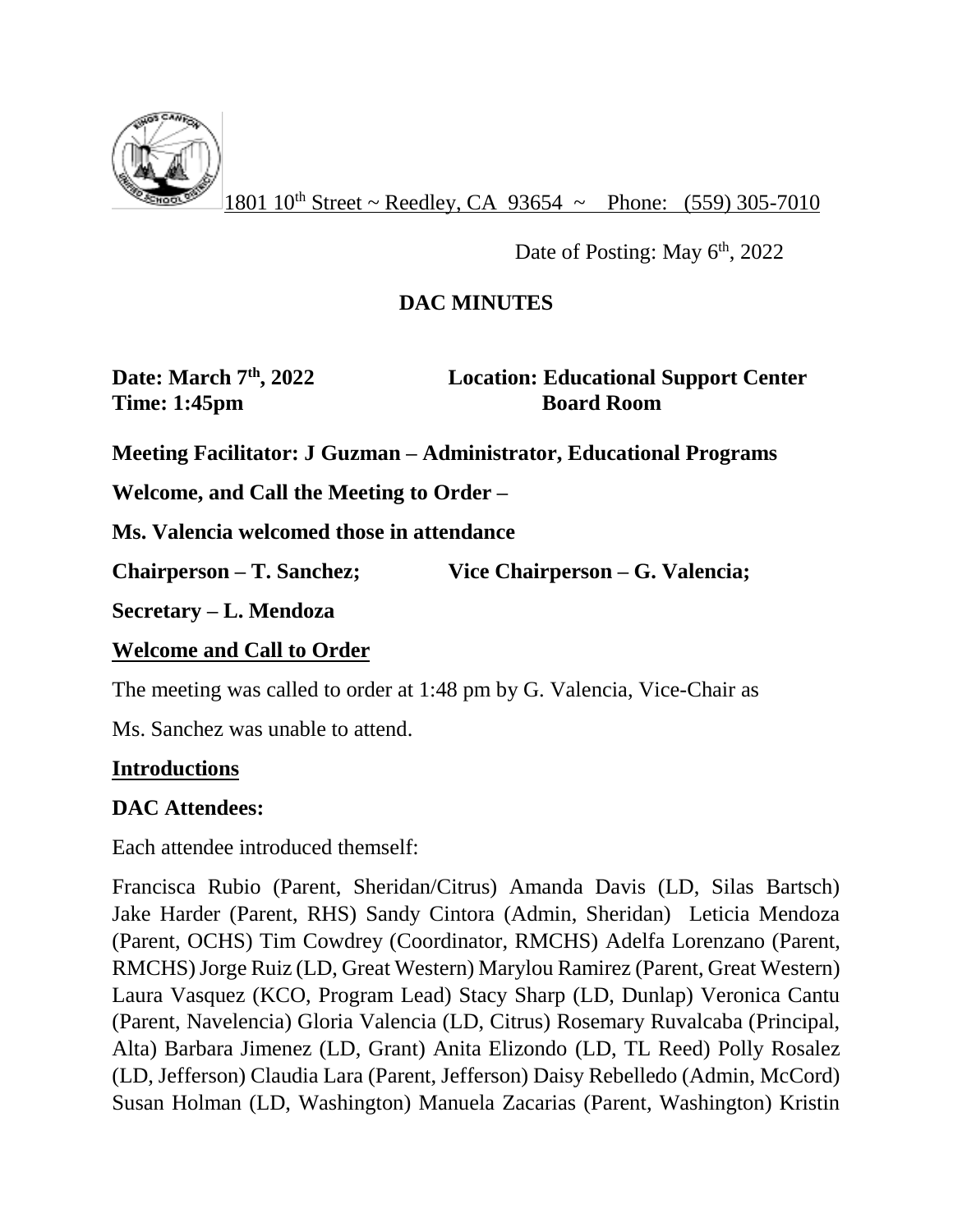Ledington (LD, RHS) Rich Ishimaru (LD, MVS) Ashley Jennings (Parent, TL Reed) Reginald Wagner (Principal, Lincoln) Myles Bacon (LD, Riverview) Jodee Smith (LD, OCHS) Jennifer Luevano (Principal, Navelencia) Anthony Evaristo (Coordinator, GLC) Jennifer Collins (Parent, Dunlap) Adelina Gonzalez (Parent, Alta) Heather Chiamori (Parent, Great Western/KC Online) Hope Rodriguez (Parent, Sheridan) Llara Oviedo (Parent, Lincoln) Chris Boswell (LD, AL Conner) Jose Guzman (Administrator, Ed Programs) Carolyn Foster (Admin Assistant, Ed Programs)

## **Approval of Minutes from January 24th, 2022**

Motion to approve Minutes – Jake Harder

Seconded by – Jennifer Luevano

All in favor – Yes

### **New Business**

## **a) UTK - Universal Transitional Kindergarten**

UTK is going to be introduced in 2022/23. Every four-year-old student in our District will be eligible to enroll in UTK.

By 2026, we will need to have a UTK place for every four-year-old in our District

A Planning Committee has been set up and they are currently writing a plan that will be taken to our Board on June  $30<sup>th</sup>$ , 2022.

There is an expanded Advisory Committee that includes: Food Services, Transportation, Health, SPED, After-school Program (City of Reedley, CYM) Local Preschool Directors, Head Start, Integrated Student Supports Coordinator.

UTK and Preschool present different programs, equally valid and equally important.

#### UTK Plan – Focus Areas

Vision and Coherence

Community Engagement and Partnerships

Workforce Recruitment and Professional Learning

Curriculum, Instruction, and Assessment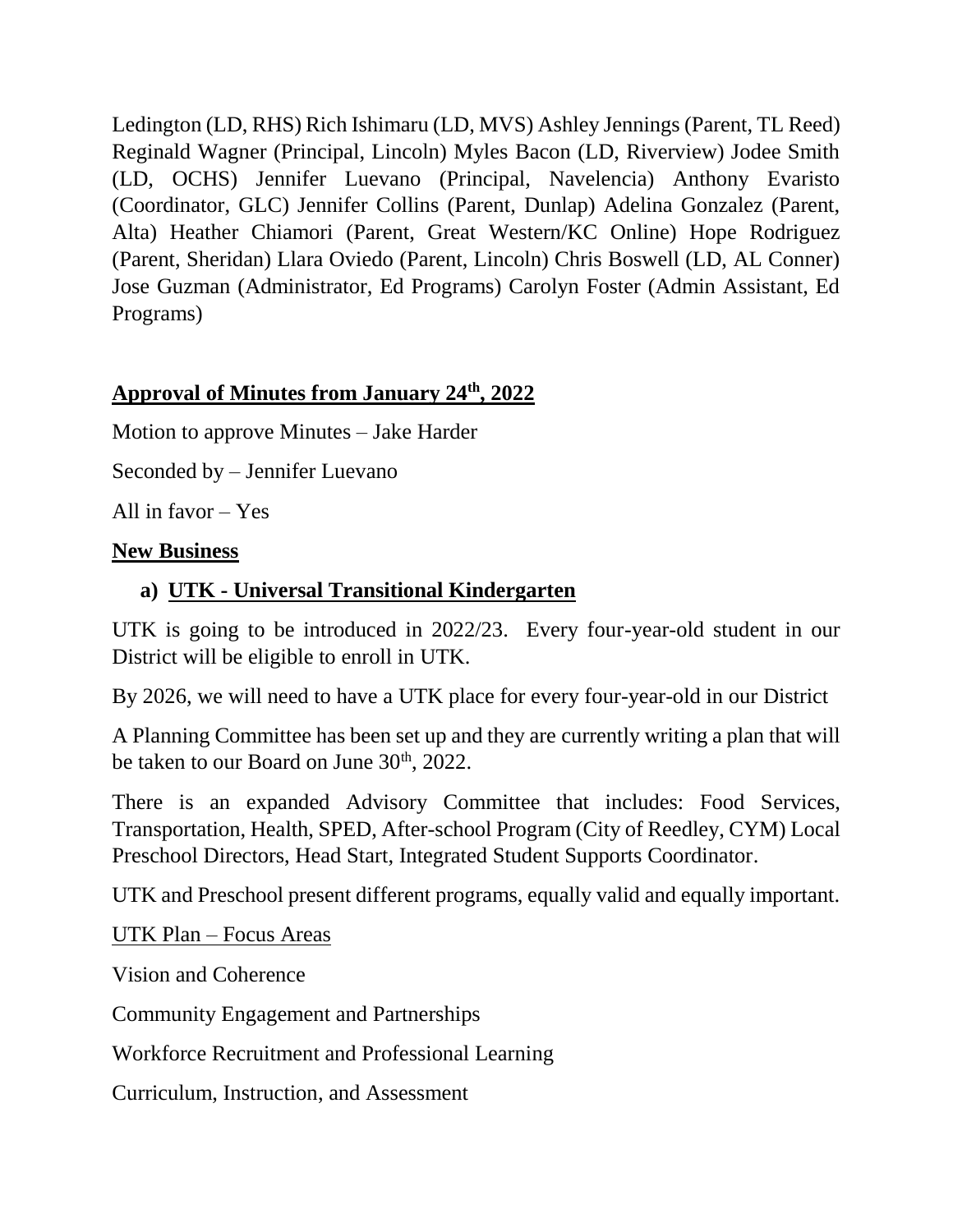LEA Facilities

Services and Operations.

## **UTK will be –**

Offered at selected sites, Stand-alone classes, Full day

## **Preschool will be –**

Offered at current sites

# **UTK – Community & Partnerships**

ASP (Afterschool Program)/ELOP (Expanded Learning Opportunity Programs) will be expanded to include UTK Students

Continue partnership with KC Kids and support our students with disabilities.

No displacement of current TK or Preschool classrooms in 2022/23

No identified facility updates

Parents will still have a choice to enroll their child

# **Educational Partner Input**

Mr. Guzman asked those present to discuss what questions/concerns they may have.

What would you like to see included in the UTK plan as we move to full implementation?

**Questions** 

 At Washington, Great Western & Riverview students attend Washington TK, will they attend UTK at their home site or will Washington expand? Potentially either of these situations could work.

Parents may prefer to have UTK at their home site for practical reasons (eg. transportation)

• Comment - Teachers may benefit from team teaching – collaboration partners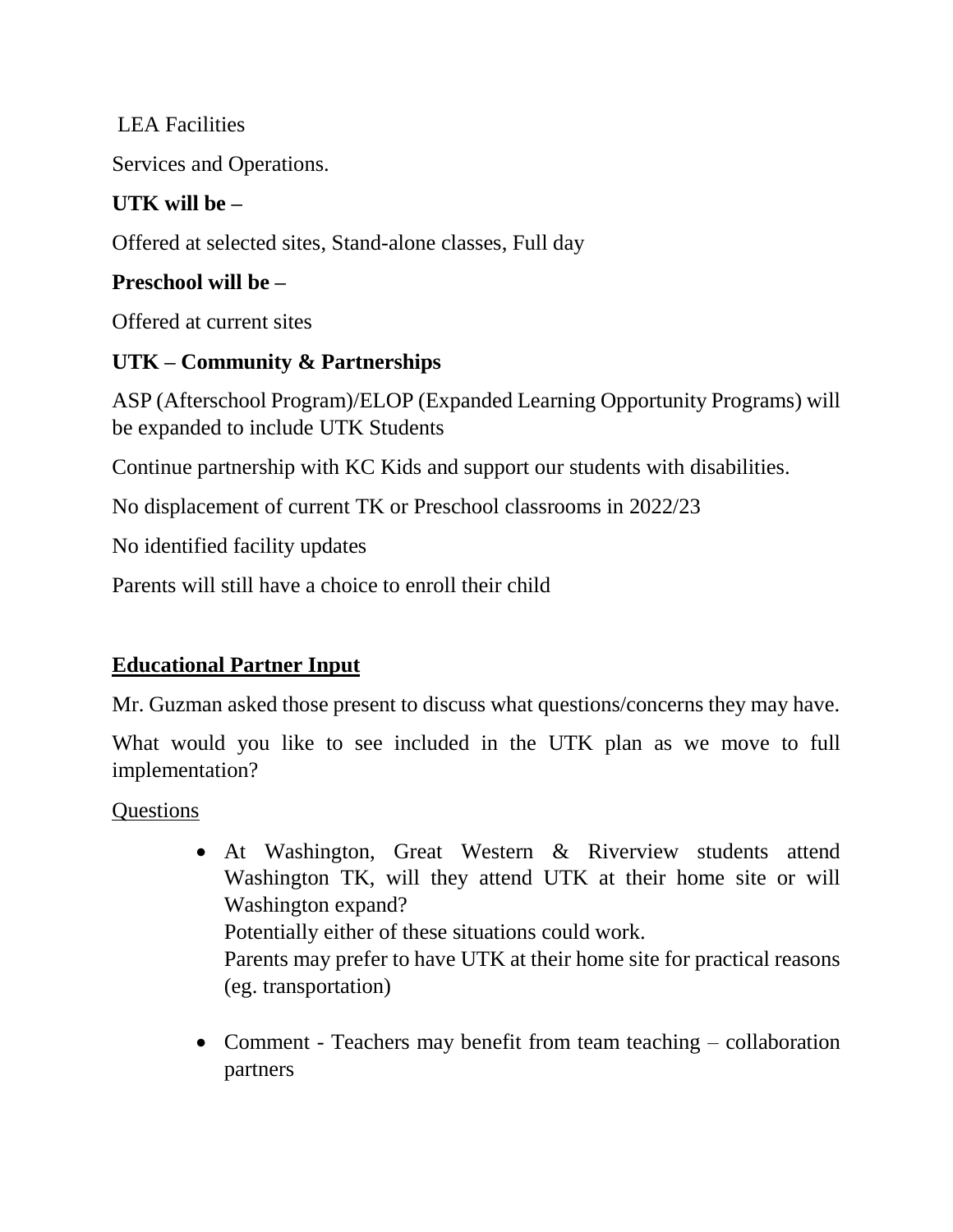- Does funding allow for building at the existing site? Mr. Guzman explained there is funding available but at this time we do not know how much it is going to be.
- If a student masters UTK can they skip the second year of Kindergarten? It may be considered if that is what is best for the individual child.
- What is the age cut-off? We do not know what it will be yet
- Will SPED students and students with disabilities still go to KC Kids or will they be integrated into UTK? KC Kids serve students up to 3 years old and they will then transition into Preschool/UTK
- What is the limit in the UTK classroom? Up to 32 students
- Mr. Guzman asked, What do you think the ratio should be? 20:1, 15:1 There was unanimous agreement that the current ratio is too high.
- Comment We need to work with the community college to try and implement dual enrollment classes that would allow our students to graduate with a Child Development qualification.
- Comment In the Afterschool Program UTK children will need to have a nap.
- Will additional bathrooms be required? Current codes are being met but they will be expanded with the introduction of new UTK classrooms.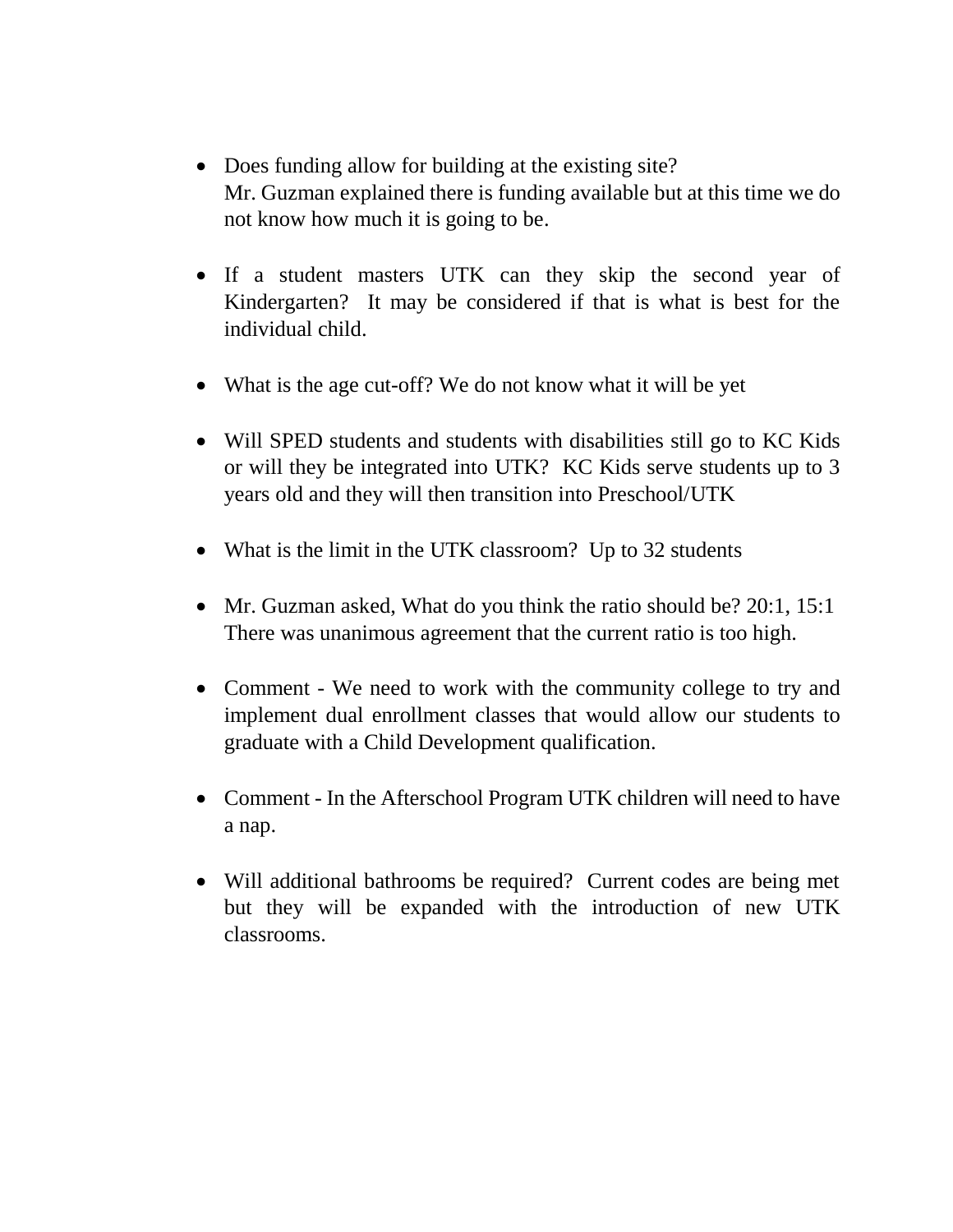What should we do as a District to educate and inform parents of the upcoming UTK change?

- District messaging needs to have a hook to catch a parent's attention.
- Make a professional commercial promoting UTK that would be shown on local TV Stations.
- Work with the City of Reedley to send out promotional information about the program.
- Inform parents at the preschool level.
- Conduct workshops with an open forum
- Share data that shows the positive impact of UTK
- Include information about UTK in the packages that are distributed by maternity hospitals to new moms.
- Distribute the information via organizations like WIC (Women, Infants & Children)

### **b) Children's Day**

Children's Day was started four years ago and has been held at Jefferson School. This year it is being held on April  $28<sup>th</sup>$  and once again it is being hosted by Jefferson School. In subsequent years we are planning to rotate the event between Reedley and Orange Cove. Students that have been Reclassified will be recognized at this event.

There will be no Paint Night this year as this event was planned as a virtual alternative to Children's Day in 2021 which could not be held in person due to the COVID 19 pandemic.

### **c) LCAP Draft Access**

The primary assignment for Mr. Guzman is the LCAP (Local Control and Accountability Plan). The LCAP reports how we spend the funds allocated to our District.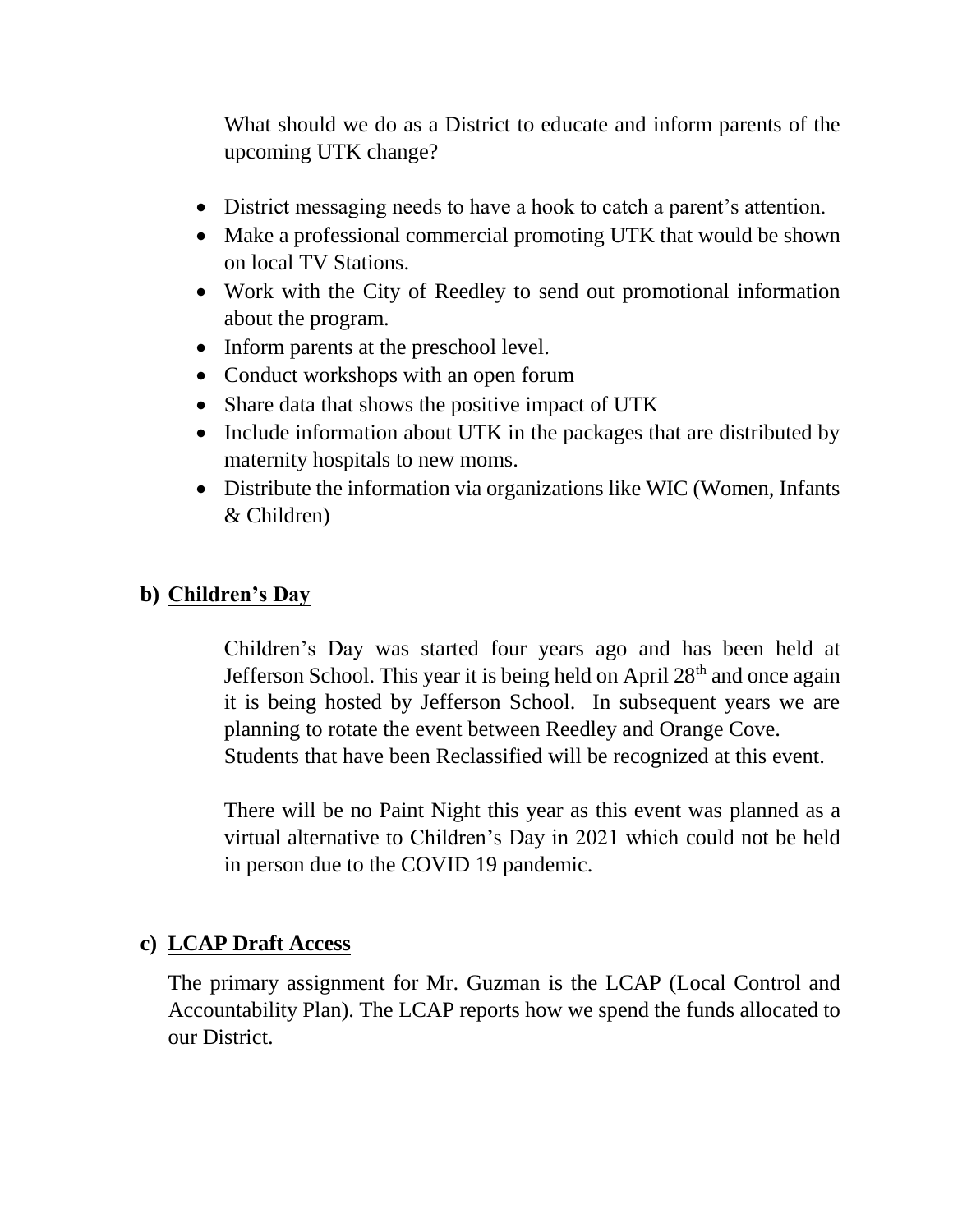The LCAP is the site plan for the District and the action plan for how we complete our mission. It ensures that there is access for all students and that all means all. This happens by design not by chance.

Mr. Guzman gave a brief synopsis of each LCAP Goal.

Goal 1. All students will have what they need to be successful in school

Goal 2. All students will succeed in the core program

Goal 3. Supporting our English Learners

Goal 4. All students will be college and career ready

Goal 5. All students will have a safe and nurturing environment

Goal 6. Parent Engagement

Mr. Guzman asked if there is something in the LCAP that we could add to make it stronger.

### *Feedback:*

Add tutoring online – unanimous yes

Before school care that could include breakfast, tutoring, homework help

More electives for Middle School – Mr. Guzman shared that we are currently working on adding more CTE (Career Technical Education) and College Readiness options at our Middle Schools.

More assemblies to cover bullying, cyberbullying, drugs. More Social-Emotional assemblies.

Expanding some of the CTE classes at both RHS and OCHS.

More classified instructional support in High Schools to assist with behavior.

More opportunities, both in-person and virtually, to meet with High School teachers.

More preparation for  $5<sup>th</sup>$  Grade students transitioning to Middle School/Junior High – Middle School Transition Program is the goal.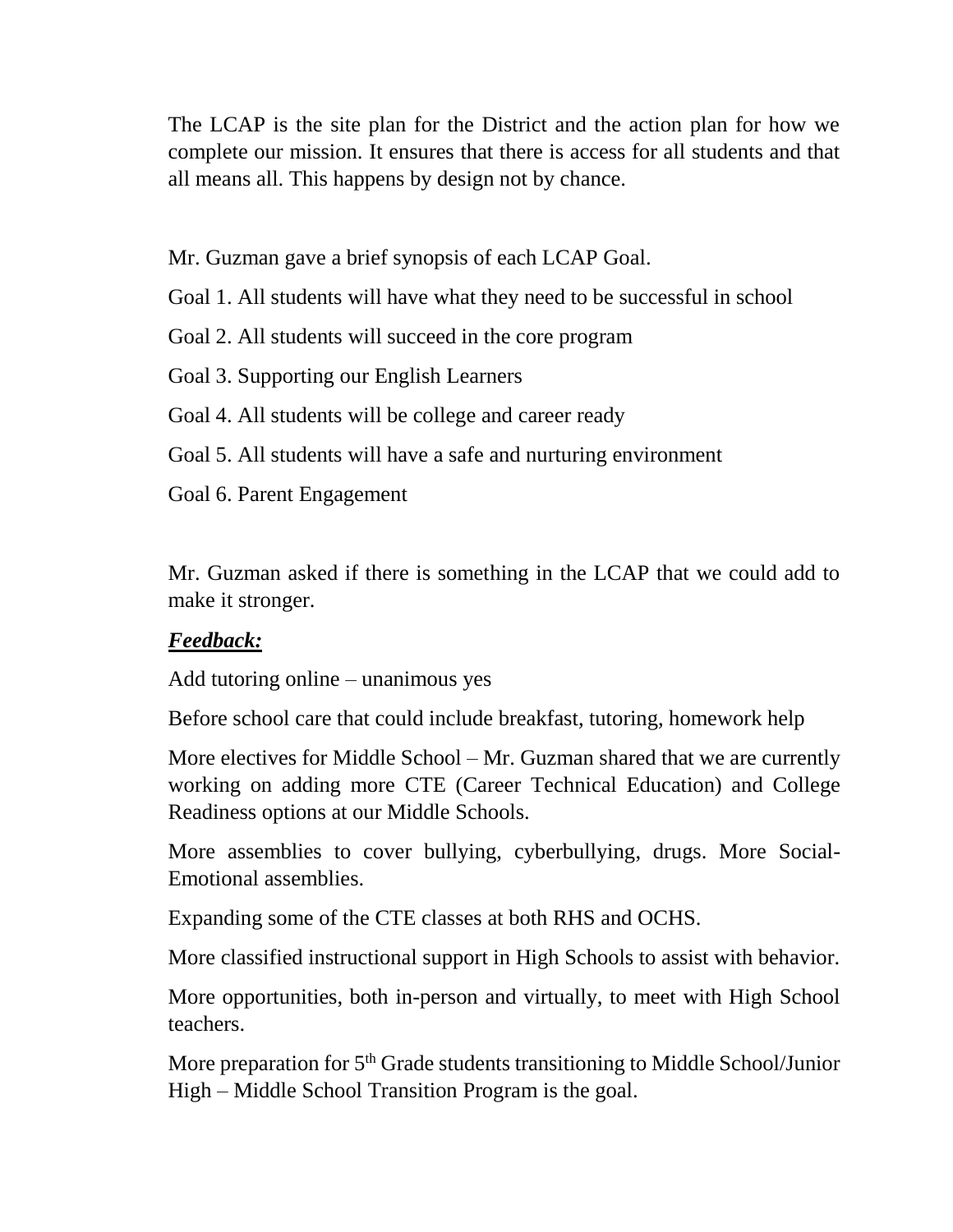Why do 6<sup>th</sup> graders go to Junior High? (Parent question, Leticia Mendoza)

Ms. Benner (Assistant Superintendent of Curriculum & Instruction) explained that in the past we were short of accommodation to have  $6<sup>th</sup>$  graders remain at K-5<sup>th</sup> schools. She felt that it was a positive experience for the students, however, the parent felt that it is not always a positive experience for all students.

Jennifer Collins, parent, felt it made a big difference keeping the older and younger children separated during recess.

Mr. Guzman commented that we continue, to monitor, adjust and fix as we can.

#### **Open Agenda**

No items

#### **Proposed Agenda Items for May 9<sup>h</sup> , 2022 Meeting**

COVID 19 Update

LCAP Draft

**Motion to Close – Mr. Boswell Seconded by – Anita Elizondo All in favor –Yes Thank you & Adjournment at 3:03 pm**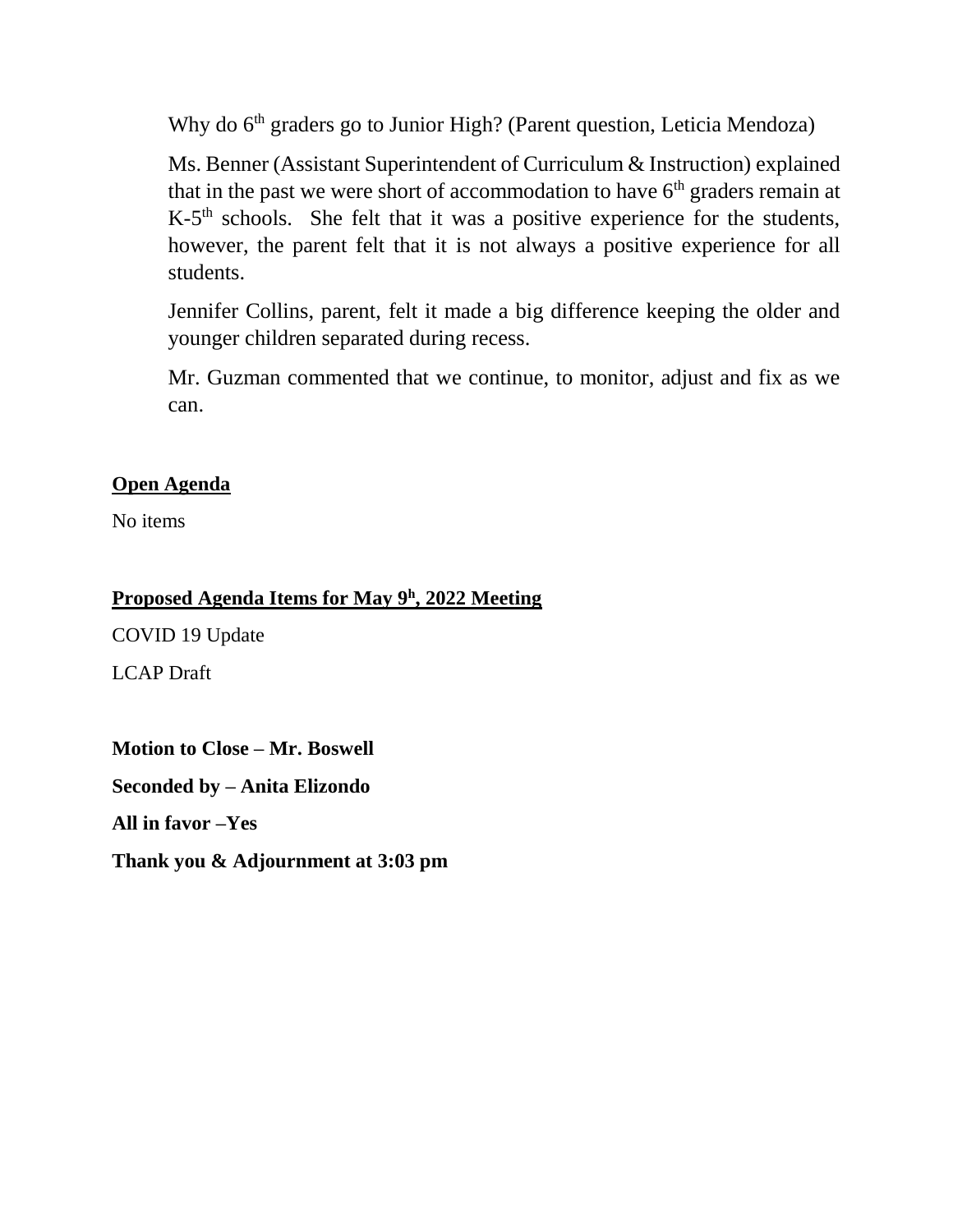

 $1801 10^{th}$  Street ~ Reedley, CA 93654 ~ Telefono: (559) 305-7010

Fecha de Publicación: 6 de mayo de 2022

## **ACTAS DAC**

**Hora: 1:45pm Mesa Directiva** 

**Fecha: 7 de marzo del 2022 Ubicación: Centro de Apoyo Educativo**

**Facilitador de la Reunión: J Guzmán – Administrador, Programas Educativos**

**Bienvenidos y Declaremos la Reunión Abierta –**

**Srita. Valencia le dio la bienvenida a los participantes**

**Presidente – T. Sanchez; Vice Presidente – G. Valencia;** 

**Secretaria – L. Mendoza**

#### **Bienvenidos y demos inicio**

La sesión fue declarada abierta a la 1:48 pm por G. Valencia, Vicepresidente por el hecho de que la Sra. Sánchez no pudo asistir.

### **Introducciones**

### **Participantes de DAC:**

Cada participante se presentó:

Francisca Rubio (Madre, Sheridan/Citrus) Amanda Davis (Directora de Aprendizaje, Silas Bartsch) Jake Harder (Padre, RHS) Sandy Cintora (Administradora, Sheridan) Leticia Mendoza (Madre, OCHS) Tim Cowdrey (Coordinador, RMCHS) Adelfa Lorenzano (Madre, RMCHS) Jorge Ruiz (Director de Aprendizaje, Great Western) Marylou Ramirez (Madre, Great Western) Laura Vasquez (Especialista del Programa, KC En Linea) Stacy Sharp (Directora de Aprendizaje, Dunlap) Veronica Cantu (Madre, Navelencia) Gloria Valencia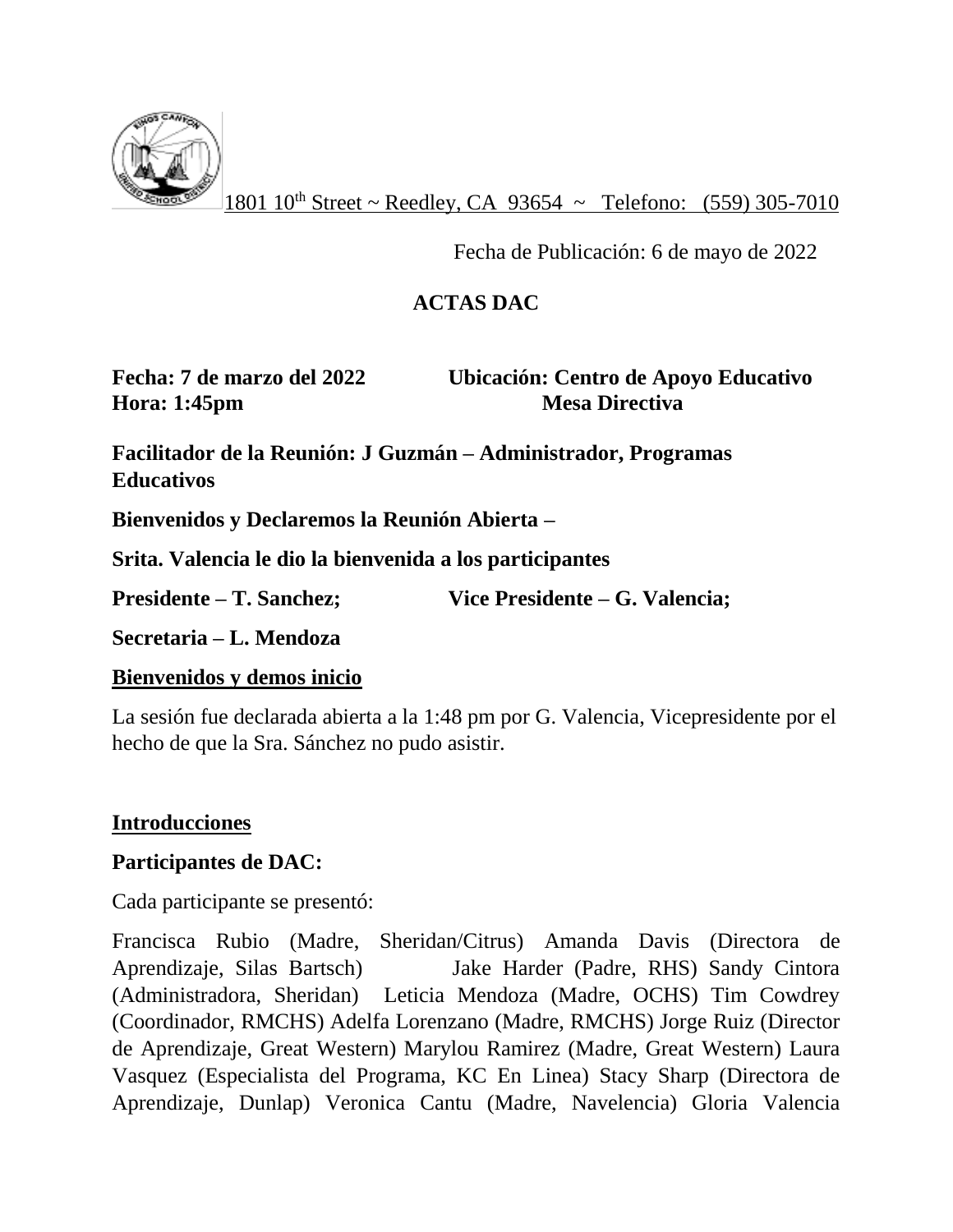(Directora de Aprendizaje, Citrus) Rosemary Ruvalcaba (Directora, Alta) Barbara Jimenez (Directora de Aprendizaje, Grant) Anita Elizondo (Directora de Aprendizaje, TL Reed) Polly Rosalez (Directora de Aprendizaje, Jefferson) Claudia Lara (Madre, Jefferson) Daisy Rebelledo (Administradora, McCord) Susan Holman (Directora de Aprendizaje, Washington) Manuela Zacarias (Madre, Washington) Kristin Ledington (Directora de Aprendizaje, RHS) Rich Ishimaru (Director de Aprendizaje, MVS) Ashley Jennings (Madre, TL Reed) Reginald Wagner (Director, Lincoln) Myles Bacon (Director de Aprendizaje, Riverview) Jodee Smith (Directora de Aprendizaje, OCHS) Jennifer Luevano (Directora, Navelencia) Anthony Evaristo (Coordinador of Special Education Services, GLC) Jennifer Collins (Madre, Dunlap) Adelina Gonzalez (Madre, Alta) Heather Chiamori (Madre, Great Western/KC En Linea) Hope Rodriguez (Madre, Sheridan) Llara Oviedo (Madre, Lincoln) Chris Boswell (Director de Aprendizaje, AL Conner) Jose Guzmán (Administrador, Programs Ed) Carolyn Foster (Asistente Administrativa, Programs Ed)

## **Aprobación de Acta del 24 de enero de 2022**

Moción para aprobar las actas – Jake Harder

Seguido por – Jennifer Luevano

Todos a Favor – Sí

#### **Negocio Nuevo**

### **a) UTK - Kinder de Transición Universal**

Kinder de Transición Universal se introducirá en 2022/23. Cada estudiante de cuatro años en nuestro Distrito será elegible para inscribirse al Kinder de Transición Universal.

Para el 2026, necesitaremos tener un lugar en el Kinder de Transición Universal para cada niño de cuatro años en nuestro Distrito.

Se ha establecido un Comité de Planificación y actualmente están escribiendo un plan que se llevará a nuestra Mesa Directiva el 30 de junio del 2022.

Hay un Comité Asesor ampliado que incluye: Servicios de Alimentos, Transporte, Salud, SPED, Programa Extracurricular (Ciudad de Reedley, CYM), Directores Preescolares Locales, Head Start, Coordinador de Apoyo Estudiantil Integrado.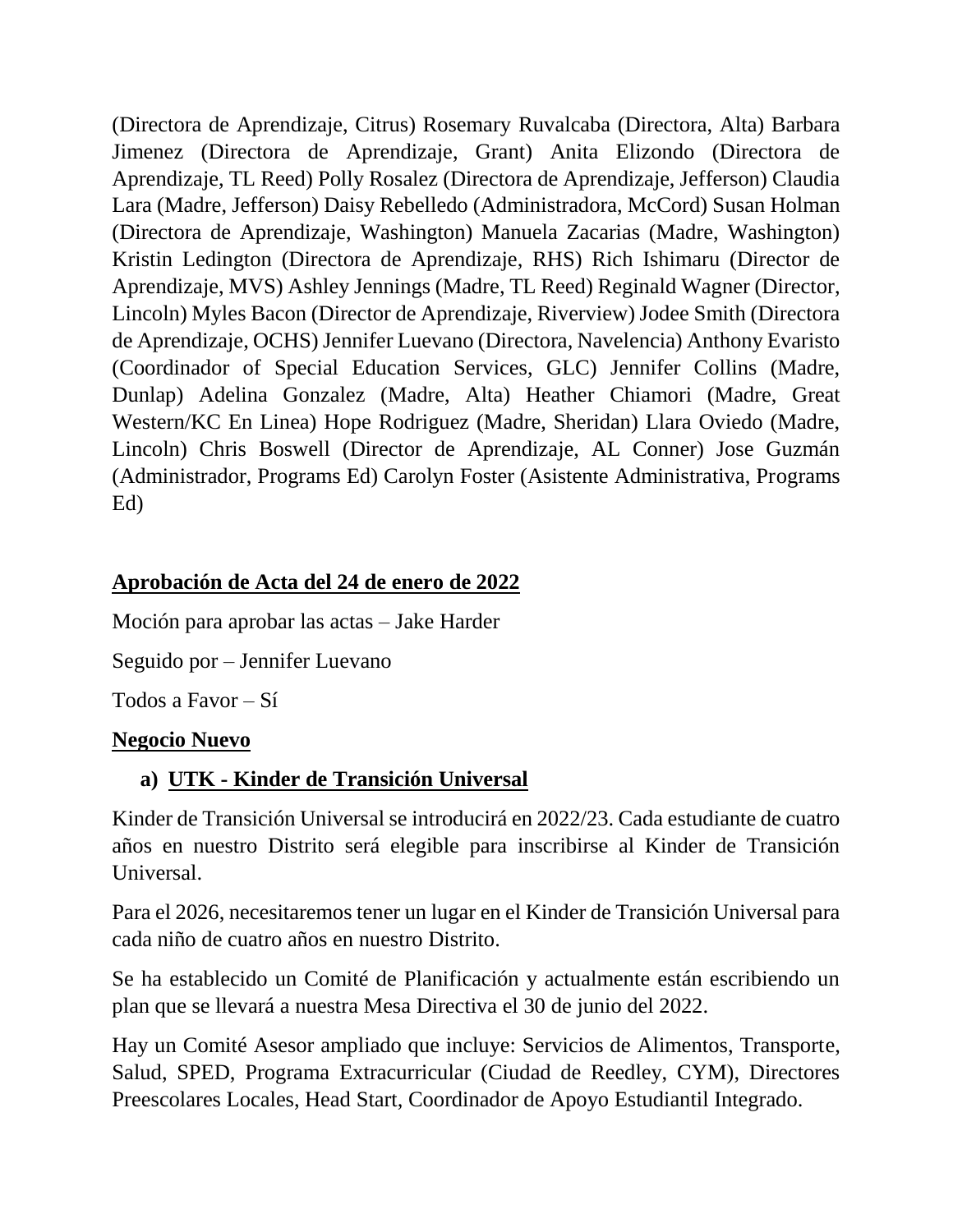Kinder de Transición Universal y Preescolar presentan programas diferentes, igualmente válidos e igualmente importantes.

Plan de Kinder de Transición Universal – Áreas de Enfoque

Vision y Coherencia

Compromiso Comunitario y Asociaciones

Reclutamiento de Fuerza Laboral y Aprendizaje Profesional

Plan de Estudios, Instrucción y Evaluación

Instalaciones de LEA

Servicios y Operaciones.

### **El Kinder de Transición Universal será –**

Ofrecido en planteles seleccionados, clases independientes, día completo

### **Preescolar será –**

Ofrecido en planteles actuales

### **Kinder de Transición Universal – Comunidad y Asociaciones**

ASP (Programa Después de Escuela)/ELOP (Programas Oportunidad de Aprendizaje Expandido) serán expandidos para incluir estudiantes de Kinder de Transición Universal

Continuar la asociación con KC Kids y apoyar a nuestros estudiantes con discapacidades.

Sin desplazamiento de las aulas actuales de Kinder de Transición o preescolar en 2022/23

No hay actualizaciones de instalaciones identificadas

Los padres aún tendrán la opción de inscribir a su hijo(a)

#### **Aportación de la Sociedad Educativa**

El Sr. Guzmán pidió a los presentes que expresaran sus preguntas/inquietudes.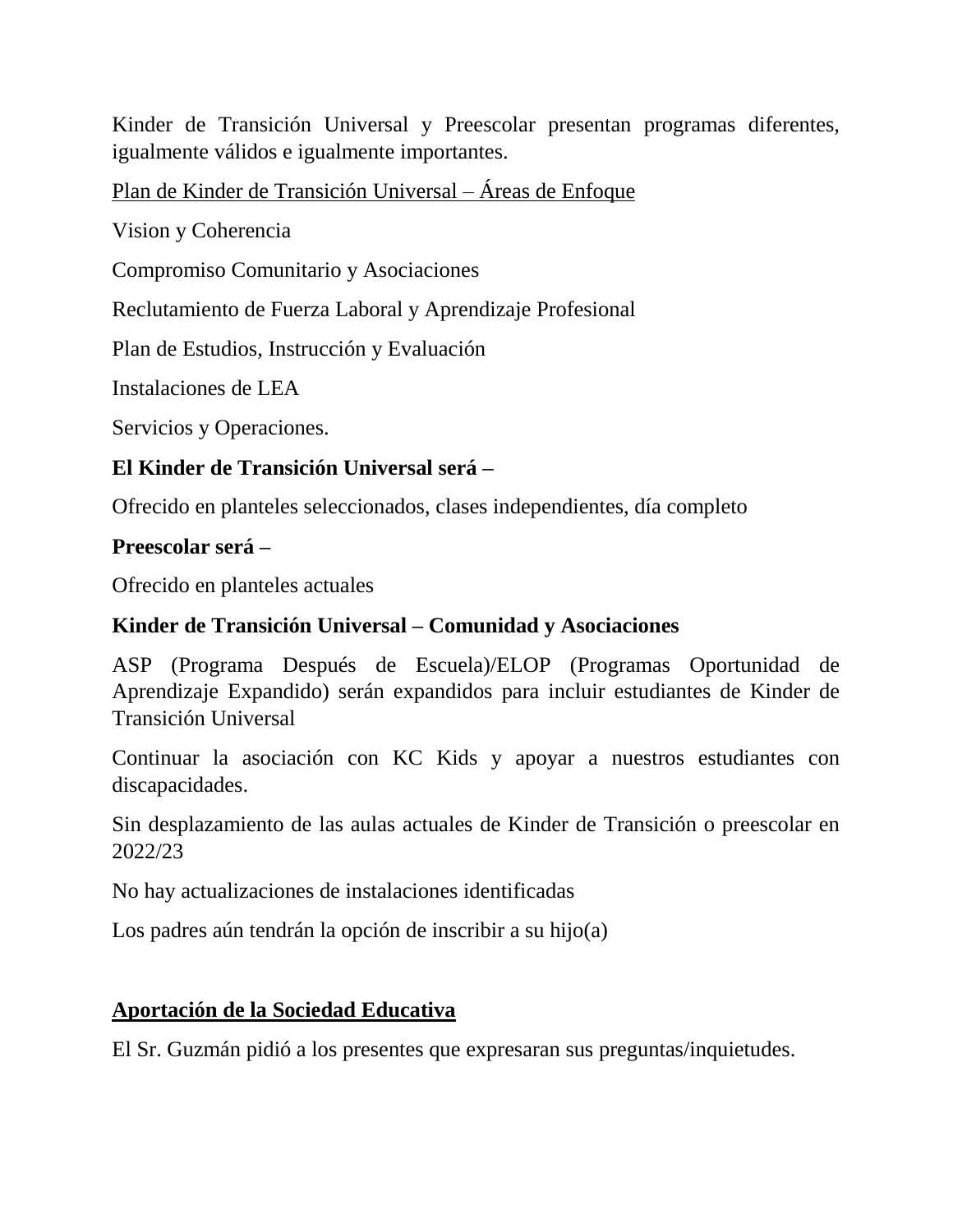¿Qué le gustaría ver incluido en el plan de Kinder de Transición Universal a medida que avanzamos hacia la implementación total?

### **Preguntas**

- En la primaria de Washington, los estudiantes de Great Western y Riverview asisten a Kínder de Transición de Washington, ¿asistirán a Kinder de Transición Universal en su plantel de origen o la primaria de Washington se expandirá? Potencialmente, cualquiera de estas situaciones podría funcionar. Los padres pueden preferir tener Kinder de Transición Universal en su plantel de origen por razones prácticas (por ejemplo, transporte)
- Comentario Los maestros pueden beneficiarse de la enseñanza en equipo: socios de colaboración
- ¿Permite el financiamiento construir en el plantel existente? El Sr. Guzmán explicó que hay fondos disponibles, pero en este momento no sabemos cuánto será.
- Si un estudiante domina el Kinder de Transición Universal, ¿puede saltarse el segundo año de kinder? Se puede considerar si eso es lo mejor para el/la niño(a) en particular.
- ¿Cuál es el límite de edad? Aún no sabemos qué será
- ¿Los estudiantes de SPED y los estudiantes con discapacidades seguirán yendo a KC Kids o se integrarán a Kinder de Transición? KC Kids atiende a estudiantes de hasta 3 años y luego harán la transición a preescolar/Kinder de Transición
- ¿Cuál es el límite en el aula de Kinder de Transición Universal? Hasta 32 alumnos

El Sr. Guzmán preguntó: ¿Cuál cree que debería ser la proporción? 20:1, 15:1 Hubo acuerdo unánime en que la relación circulante es demasiado alta.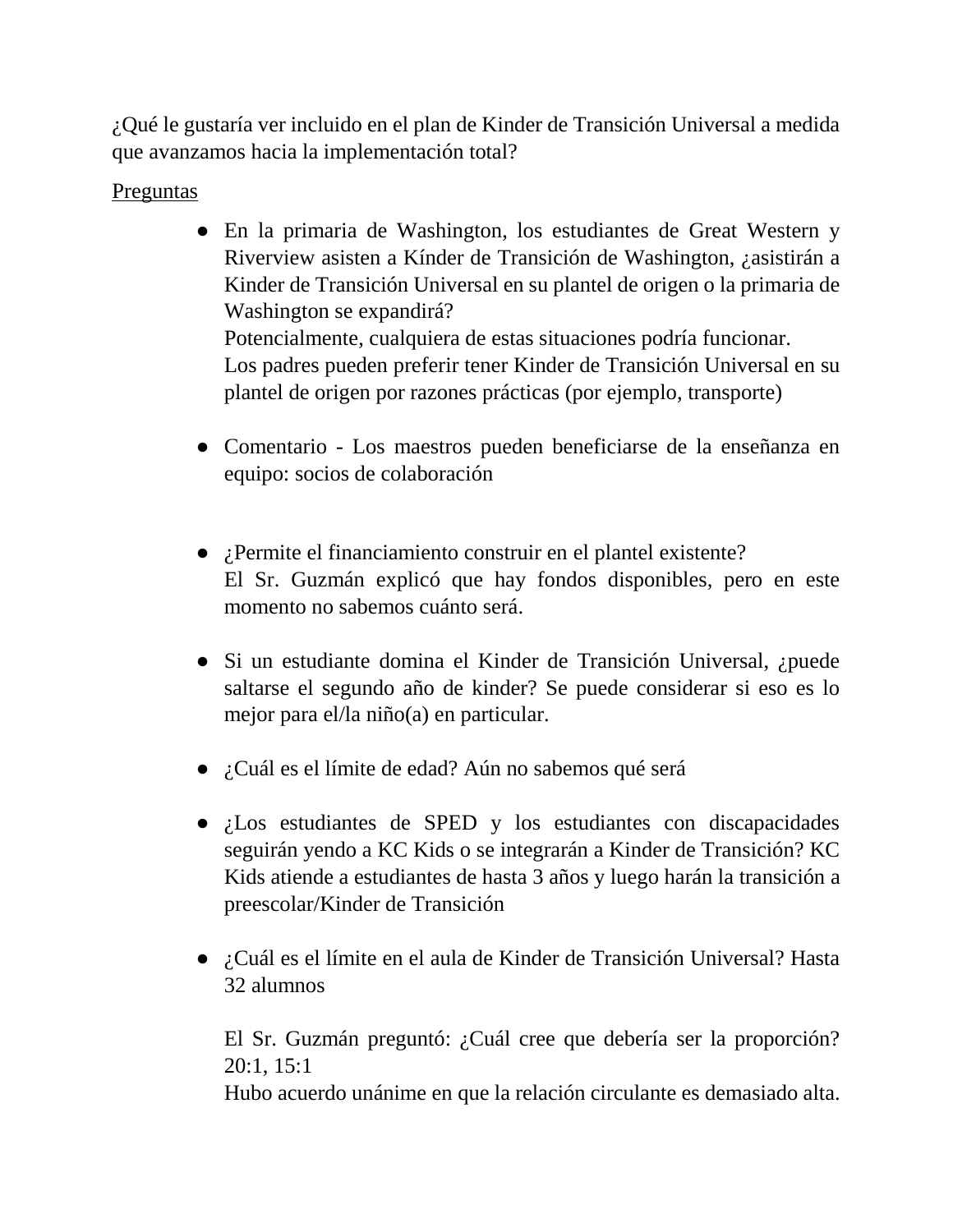- Comentario Necesitamos trabajar con el colegio comunitario para tratar de implementar clases de inscripción dual que permitan a nuestros estudiantes graduarse con una calificación de Desarrollo Infantil.
- Comentario En el programa después de escuela de Kinder de Transición Universal, los niños deberán tomar una siesta.
- ¿Se requerirán baños adicionales? Se están cumpliendo los códigos actuales, pero se ampliarán con la introducción de nuevas aulas en el Kinder de Transición Universal.

¿Qué debemos hacer como distrito para educar e informar a los padres sobre el próximo cambio del Kinder de Transición Universal?

- Los mensajes del distrito deben tener un gancho para captar la atención de los padres.
- Hacer un comercial profesional que promueva Kinder de Transición Universal que se mostraría en las estaciones de televisión locales.
- Trabajar con la Ciudad de Reedley para enviar información promocional sobre el programa.
- Informar a los padres a nivel preescolar.
- Realizar talleres con un foro abierto
- Compartir datos que muestren el impacto positivo de Kinder de Transición Universal
- Incluir información sobre el Kínder de Transición Universal en los paquetes que distribuyen los hospitales de maternidad a las nuevas mamás.
- Distribuir la información a través de organizaciones como WIC (Programa de Mujeres, Infantes y Niños)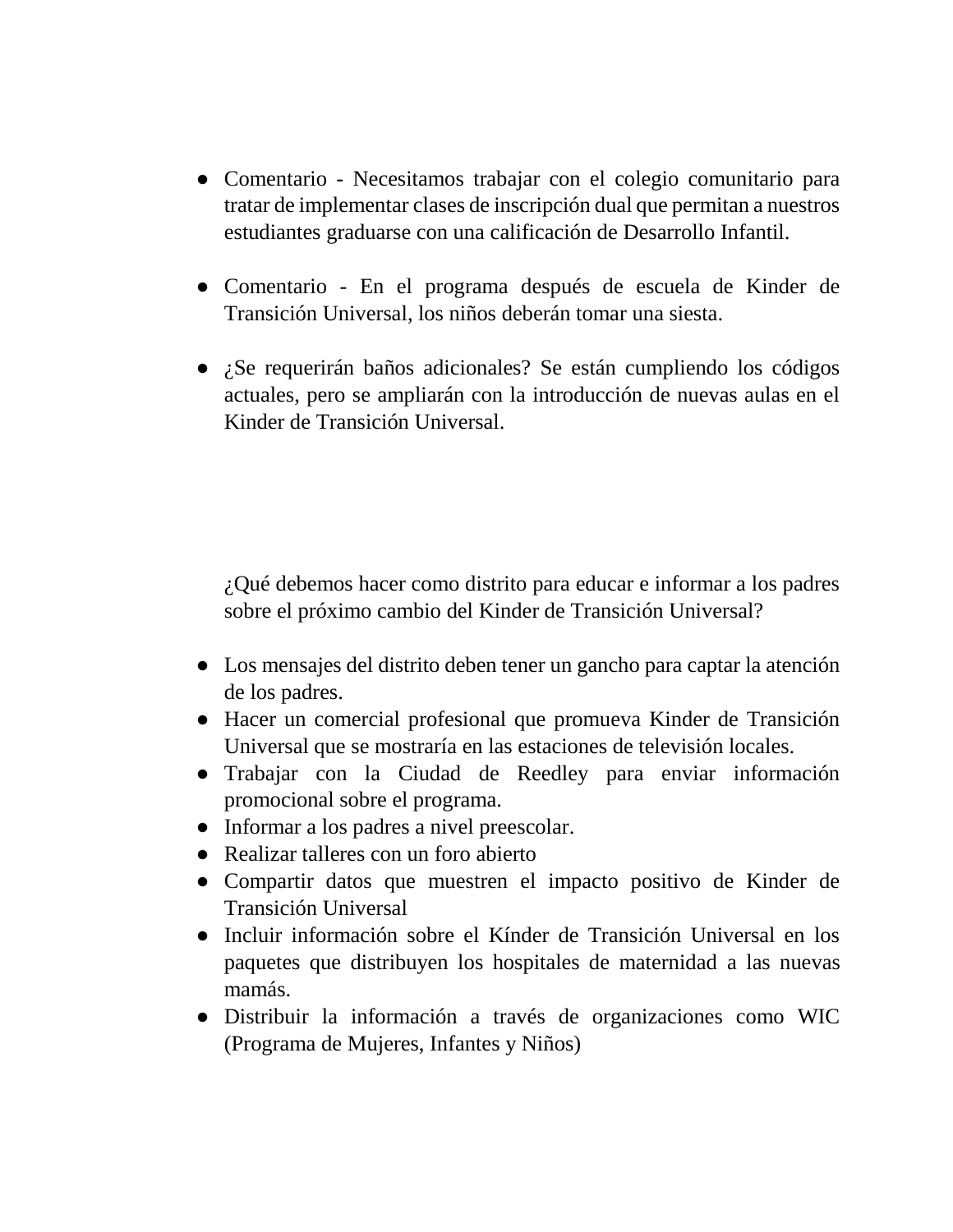#### **b) Dia de los Niños**

El Día del Niño se inició hace cuatro años y se llevó a cabo en la Escuela Jefferson. Este año se llevará a cabo el 28 de abril y una vez más será organizado por la Escuela Jefferson. En los años siguientes, planeamos rotar el evento entre Reedley y Orange Cove.

Los estudiantes que han sido reclasificados serán reconocidos en este evento.

No habrá Noche de Pintura este año ya que este evento fue planeado como una alternativa virtual al Día del Niño en 2021, ya que no se pudo realizar de manera presencial debido a la pandemia de COVID 19.

### **c) Acceso al Borrador de LCAP**

La tarea principal del Sr. Guzmán es el LCAP (Plan de Control Local y Responsabilidad). El LCAP informa cómo gastamos los fondos asignados a nuestro Distrito.

El LCAP es el plan del plantel para el Distrito y el plan de acción sobre cómo completamos nuestra misión. Asegura que haya acceso para todos los estudiantes y que todos significan todos. Esto sucede por diseño, no por casualidad.

El Sr. Guzmán dio una breve sinopsis de cada Meta LCAP.

Meta 1. Todos los estudiantes tendrán lo que necesitan para tener éxito en la escuela

Meta 2. Todos los estudiantes tendrán éxito en el programa básico

Objetivo 3. Apoyar a nuestros estudiantes de inglés

Meta 4. Todos los estudiantes estarán preparados para la universidad y una profesión

Meta 5. Todos los estudiantes tendrán un ambiente seguro y enriquecedor

Meta 6. Participación de los Padres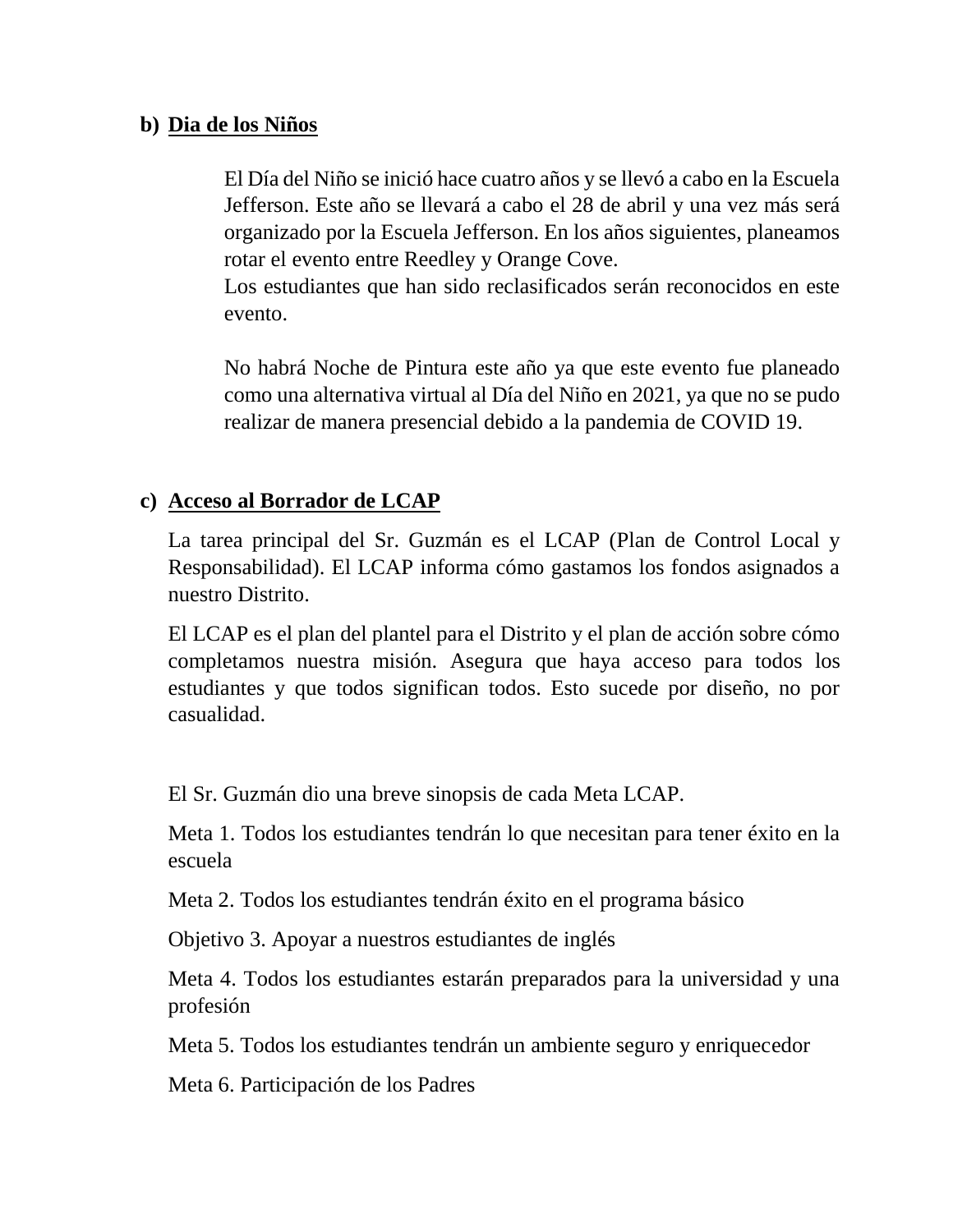El Sr. Guzmán preguntó si hay algo en el LCAP que podamos agregar para fortalecerlo.

#### *Retroalimentación:*

Agregar tutoría en línea – unánime sí

Antes de la escuela, cuidar de que se incluya posiblemente desayuno, tutoría, ayuda con la tarea

Más clases electivas para la escuela secundaria: el Sr. Guzmán compartió que actualmente estamos trabajando para agregar más opciones de CTE (Educación Técnica Profesional) y preparación para la universidad en nuestras escuelas secundarias.

Más asambleas para cubrir el acoso escolar, el ciberacoso, las drogas. Más asambleas socioemocionales.

Expandir algunas de las clases de CTE tanto en RHS como en OCHS.

Más apoyo instructivo clasificado en las escuelas secundarias para ayudar con el comportamiento.

Más oportunidades, tanto en persona como virtualmente, para reunirse con maestros de secundaria.

La meta es una mayor preparación para los estudiantes de 5.° grado que hacen la transición a la escuela secundaria: el programa de transición a la escuela secundaria.

¿Por qué los estudiantes de sexto grado van a la secundaria? (Pregunta de los padres, Leticia Mendoza)

La Sra. Benner (Superintendente Asistente de Plan de Estudios e Instrucción) explicó que en el pasado nos faltaban adaptaciones para que los estudiantes de 6° grado permanecieran en las escuelas K-5°. Ella sintió que fue una experiencia positiva para los estudiantes, sin embargo, el padre sintió que no siempre es una experiencia positiva para todos los estudiantes.

Jennifer Collins, madre, sintió que marcaba una gran diferencia mantener separados a los niños mayores de los más pequeños durante el recreo.